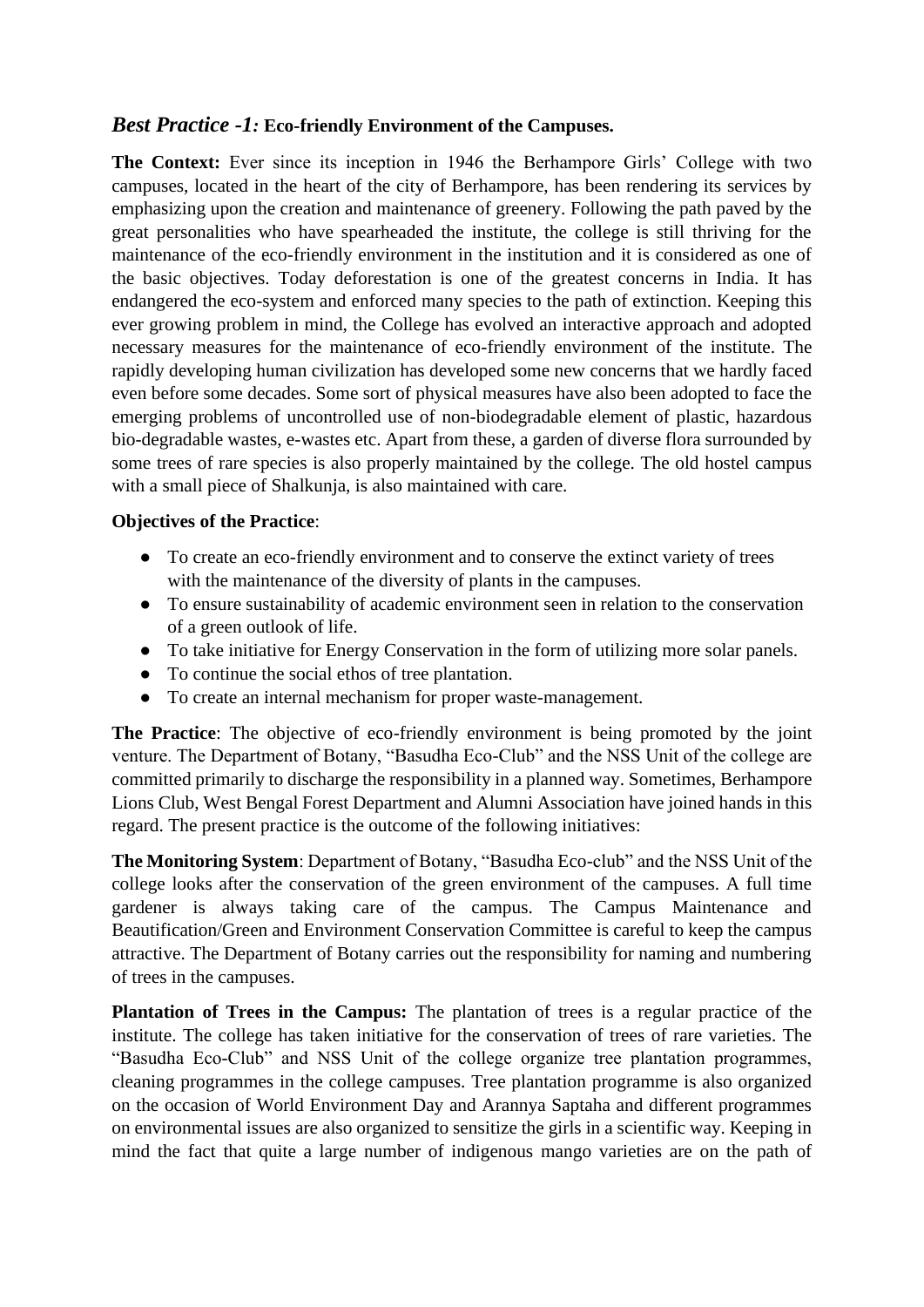extinction in Malda and Murshidabad district, our institution attempts to preserve at least some of the rare varieties of mangoes by the process of plantation in the two campuses.

**Conservation of Energy**: For the proper utilization of solar energy, Solar Panels have been installed in the campus. The old set-up of electrification of the main building has been supplanted and furnished with new wires and modern instruments. A large number of low power consuming tubes have been installed. A smoke free and noise free Kirloskar Green Generator has been installed. The faculty members are more careful to make the students aware of the proper and controlled use of electricity in the college building.

**Internal Waste Management**: The volunteers of the "Basudha Eco-Club" and the NSS Unit of the college take special care to keep the campuses pollution free. The non-biodegradable hazardous wastes are collected and kept away from the campuses with the help of Berhampore Municipality. The biodegradable wastes are dumped in the vermin-composting units. The dayto-day wastes are managed with the large size bins set up in both campuses. A Dump-pit has been set up by the Zoology department for the animal wastes.

**Obstacles faced/ Problems Encountered**: The major problems confronted by the institute are:

- The institution needs a vibrant monitoring system.
- Lack of awareness with regard to the new environmental problems created in course of time among the students.
- The institution needs to have more involvement of different governmental agencies for environmental up-gradation of the campuses.
- Modern science-specific measures are more expensive.
- Non-availability of sufficient fund required to maintain the two big campuses.

## **Evidence of Success**:

- The campuses are privileged by quite a few rare and royal varieties of mangoes.
- The luscious green environment shadowed with varieties of trees and many old and gigantic trees remind always about the glorious tradition of the college.
- The medicinal garden called *"Madhumali Veshaja Uddyan"* in the campus.
- Students' overwhelming participation in the different programmes on environmental issues and their healthy cooperation and coordination is always seen with the regard to the proper maintenance of the greeneries.
- Necessary paved ways and sitting arrangements are set up to enjoy the campuses.

# **Resources Required**:

- Availability of necessary fund for the implementation of the plans.
- Separate resource is required for the Hostel Campus.
- Advice of the experts is needed from time to time.

# *Best Practice – 2:* **Provision of Memorial Prizes, College Prizes and Endowments for the Academic Excellence, Co-curricular and Extra-curricular Activities.**

**The Context:** "The necessity of such an institution in the district headquarter is urgent and I think every endeavour should be made towards fulfilment of the object" (1946) – This was an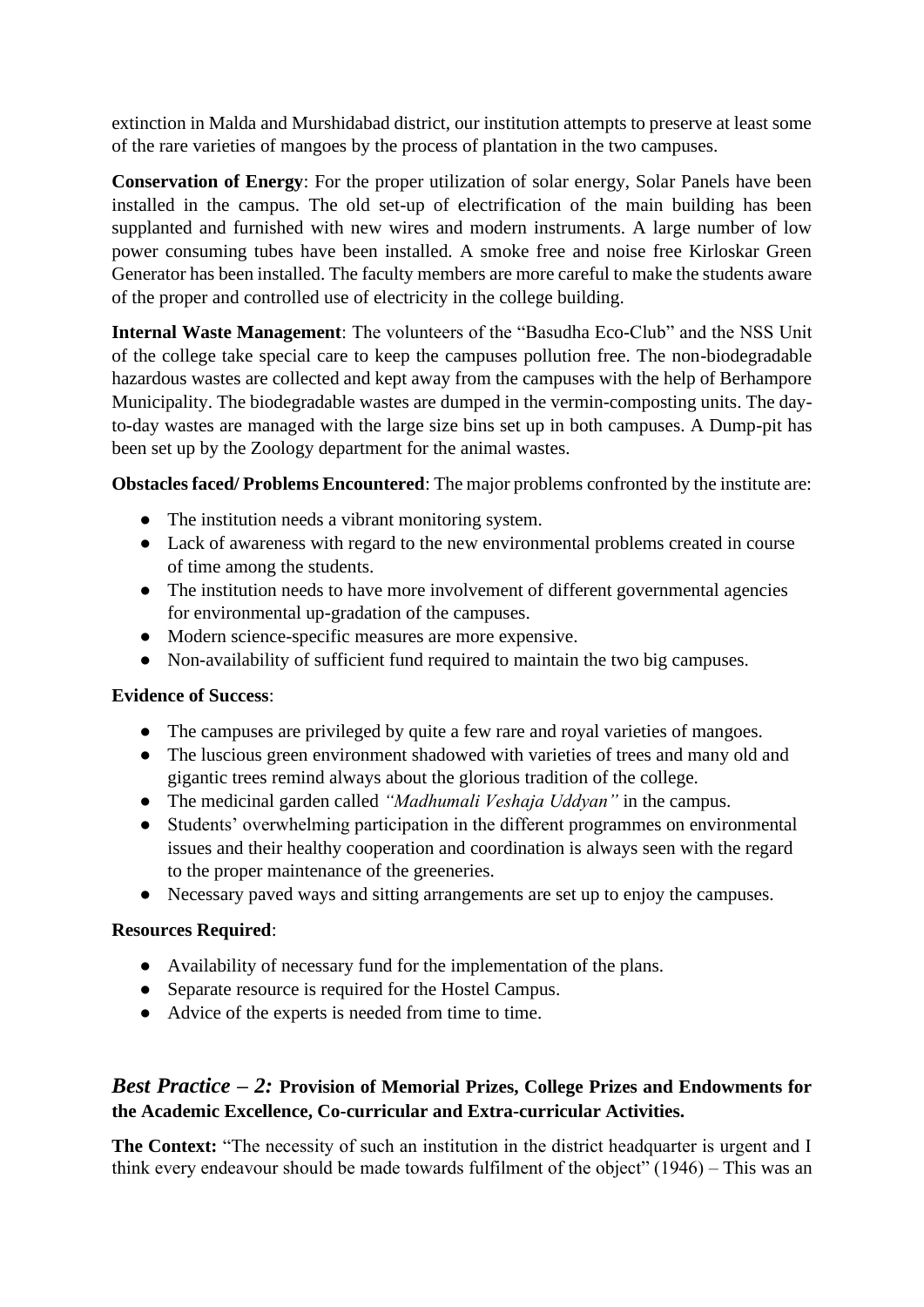appeal of Mr. B. G. Rao (I.C.S.), the then District Collector of Murshidabad and founder of Berhampore Girls' College. The implication is very clear and the mission and objective can easily be understood from this appeal. And, therefore, since its inception, the institute has been rendering its valuable services to empower and emancipate the young girls through education. Prof. Amiya Rao, the founder Principal and her successor Prof. Priti Gupta had given proper leadership for proper education by inculcating the words of wisdom and noble spirit of discipline among the learners. These visionary personalities understood the fact that the girls are underprivileged but they have enough potentialities. These initiators accompanied by a number of dedicated teachers and officials thought of a strategic plan to encourage the girls by appreciating their performances in all spheres with rewards. And, the uninterrupted journey of the institute is pursued by the policy: 'appreciate and inspire for progression' and the principle: 'No Student without support'. On the basis of these noble ideals, the institute has started an innovative practice of conferring Memorial Prizes, College Prizes and Endowments for the students as recognition of their Academic Excellence, Co-curricular and Extra-curricular Activities. Hopefully and quite fruitfully, this value-based practice is being promoted for more than fifty years.

## **Objectives of the Practice**:

- To uphold the ethical values and golden tradition of the institute.
- To boost up the young girls to be target-oriented.
- To encourage the students to grapple with the global challenges.
- To grow reading habit of the students in the way to their academic development.
- To sensitize the girls for their career.
- To motivate the students to be committed, confident and competent.

**The Practice**: Indeed, a large number of Memorial Prizes, College Prizes and Endowments are provided for Academic Excellence and a number of college prizes are also provided for their achievement in the Annual Cultural Competitions In addition, the students are also awarded for their extraordinary performances. Many prizes and endowments are contributed by the outside stakeholders. Every year the students have an ample scope to receive the glittering trophies and books from the honourable guests amidst encouraging applause from the audience on the observance and celebration of the College Foundation Day.

#### **Evidence of Success:**

- It is evident that even the outside stakeholders have come forward with their contribution with the apprehension that the students of the institute should be endowed with inspiration as resources for their progression.
- The sustenance of more than seventy years' practice has helped the institution to be the firm believer of support-mechanism for facilitating the learners towards progression.